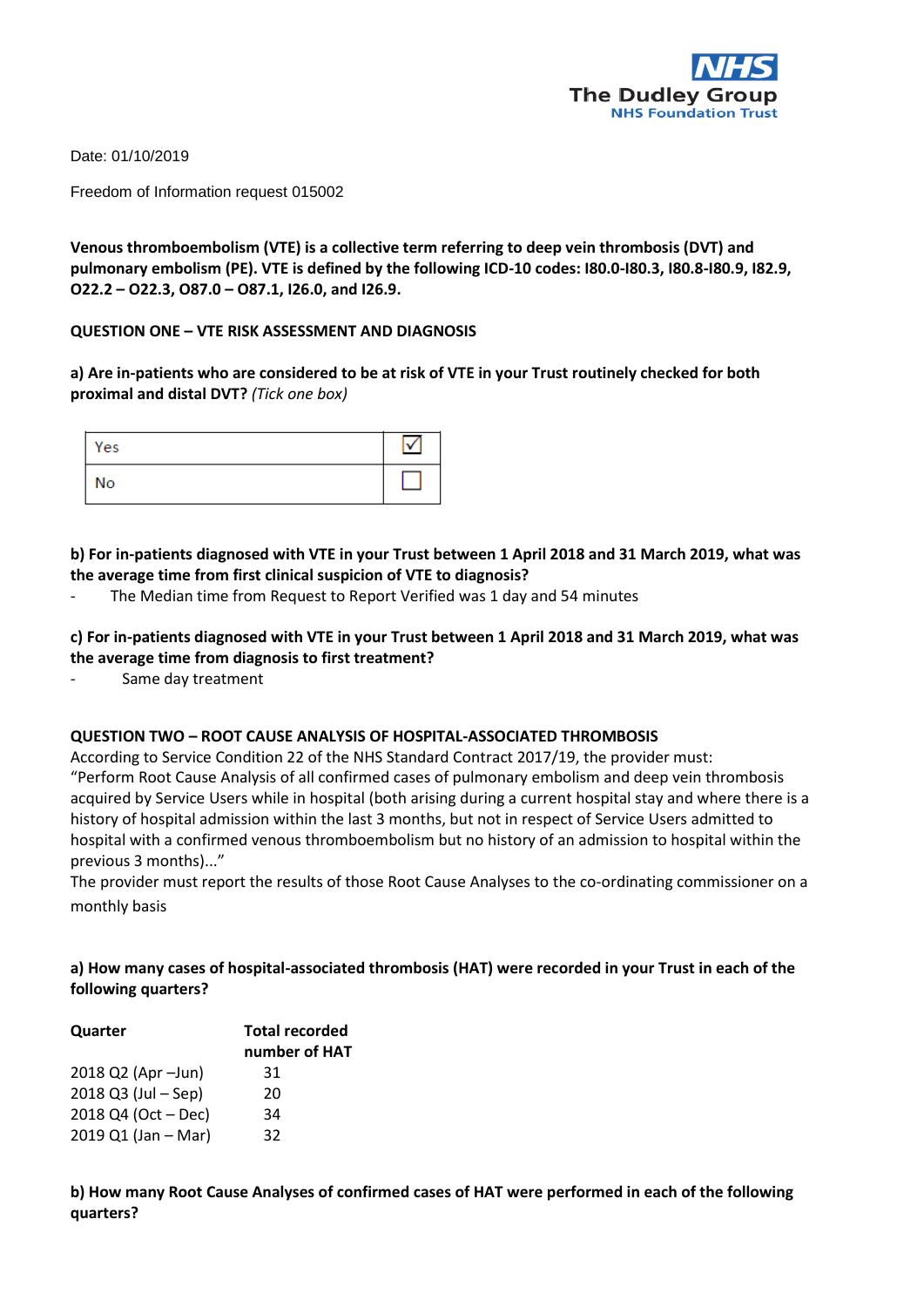| Quarter               | <b>Number of Root Cause</b> |
|-----------------------|-----------------------------|
|                       | <b>Analyses performed</b>   |
| $2018$ Q2 (Apr – Jun) | 31                          |
| $2018$ Q3 (Jul – Sep) | 19                          |
| $2018$ Q4 (Oct – Dec) | 33                          |
| $2019 Q1$ (Jan – Mar) | 29                          |
|                       |                             |

**c) According to the Root Cause Analyses of confirmed HAT in your Trust between 1 April 2018 and 31 March 2019, in how many cases:** 

| Did patients have distal DVT?                                                                                           | 17                                                                                                                                                                                                                                                                                                                                                                                                        |  |  |
|-------------------------------------------------------------------------------------------------------------------------|-----------------------------------------------------------------------------------------------------------------------------------------------------------------------------------------------------------------------------------------------------------------------------------------------------------------------------------------------------------------------------------------------------------|--|--|
| Did patients have proximal DVT?                                                                                         | 33                                                                                                                                                                                                                                                                                                                                                                                                        |  |  |
| Were patients receiving thromboprophylaxis prior to the<br>episode of HAT?                                              | 76 received pharmacological prophylaxis<br>35 either not indicated/contraindicated to receive<br>pharmacological prophylaxis<br>1 patient should have started pharmacological<br>prophylaxis did not attend appointment.<br>5 patients unable to confirm as would need to check<br>health records and health records are not accessible<br>under the FOI Act Exemption Section 40 personal<br>information |  |  |
| Did HAT occur in surgical patients?<br>Did HAT occur in general medicine patients?<br>Did HAT occur in cancer patients? | <b>24 SURGERY</b><br><b>26 ORTHOPAEDIC</b><br>5 OBSTETRIC<br><b>62 MEDICAL</b><br>30                                                                                                                                                                                                                                                                                                                      |  |  |

# **QUESTION THREE – ADMISSION TO HOSPITAL FOR VTE**

# **a) How many patients were admitted to your Trust for VTE which occurred outside of a secondary care setting between 1 April 2018 and 31 March 2019?**

- 251

# **b) Of these patients, how many:**

| Had a previous inpatient stay in your Trust | -85  |
|---------------------------------------------|------|
| up to 90 days prior to their admission?     |      |
| Were care home residents?                   | 18   |
| Were female?                                | 151  |
| Were male?                                  | 100. |

**c) Of the patients admitted to your Trust for VTE occurring between 1 April 2018 and 31 March 2019 who had a previous inpatient stay in your Trust up to 90 days prior to their admission, how many had their VTE risk status recorded in their discharge summary?** 

**-** All obstetric patients

# **d) Please describe how your Trust displays a patient's VTE risk status in its discharge summaries.**

Obstetric patients have VTE score displayed as VTE Score = Rarely documented in other discharge summaries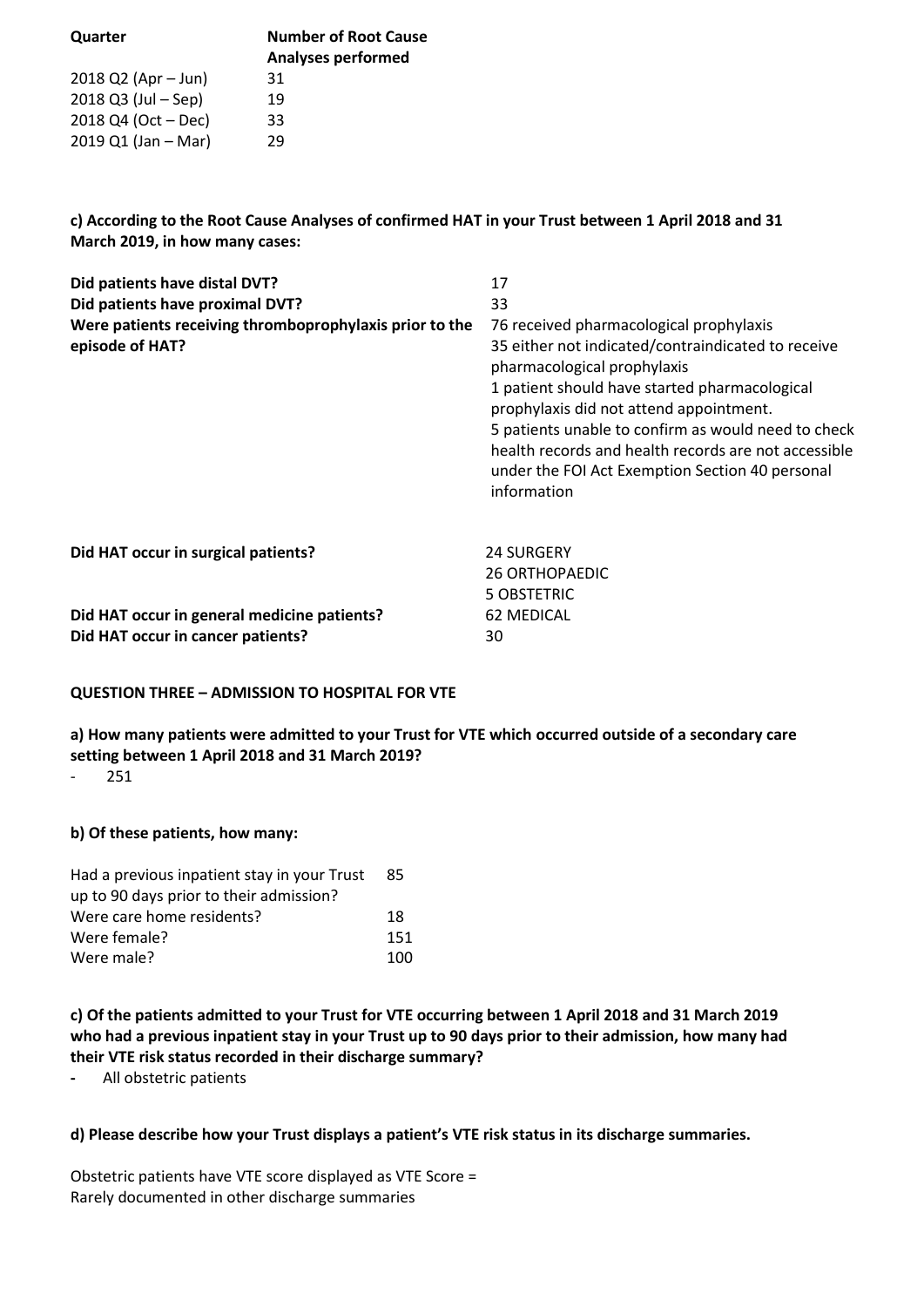# **QUESTION FOUR – PHARMACOLOGICAL VTE PROPHYLAXIS**

a) How many VTE patients who were eligible received pharmacological VTE prophylaxis between 1 April 2018 and 31 March 2019?

Out of all cases of HAT

76 received pharmacological prophylaxis

35 either not indicated/contraindicated to receive pharmacological prophylaxis

1 patient should have started pharmacological prophylaxis did not attend appointment.

5 patients unable to confirm as would need to check health records and health records are

not accessible under the FOI section 40 personal information because unable to get notes

# **b) How many of VTE patients who were eligible received pharmacological VTE prophylaxis within 14 hours of admission between 1 April 2018 and 31 March 2019?**

Out of all cases of HAT

44 Received pharmacological prophylaxis within 14 hours

14 Received pharmacological prophylaxis within 24 hours

5 patients unable to confirm as would need to check health records and health records are

not accessible under the FOI section 40 personal information because unable to get notes

# **QUESTION FIVE – VTE AND CANCER**

a) How many patients has your Trust treated for cancer (of all types) in each of the past three years?

| 3628 |
|------|
| 3692 |
| 3940 |
|      |

**b) Of the patients treated for cancer, how many also had a diagnosis of venous thromboembolism (VTE) {VTE is defined by the following ICD 10 codes: I80.0-I80.3, I80.8-I80.9, I82.9, O22.2 – O22.3, O87.0 – O87.1, I26.0, and I26.9} in each of the past three years?** 

| 2016 | 41 |
|------|----|
| 2017 | 47 |
| 2018 | 41 |

**c) Of the patients treated for cancer who also had a diagnosis of VTE in each of the past three years, how many:** 

| --<br>----- | ---<br>---- |
|-------------|-------------|
|             |             |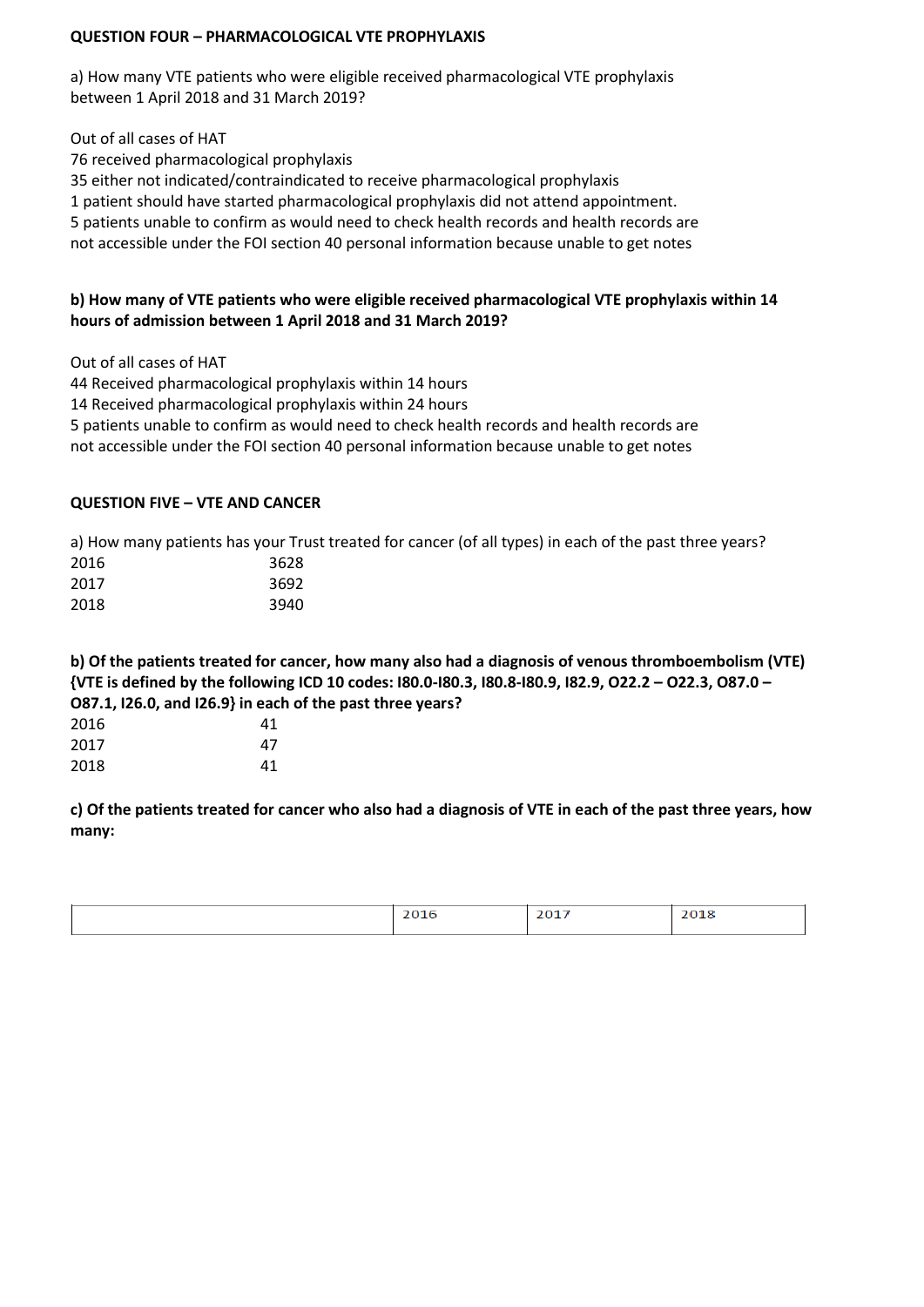| Were receiving chemotherapy?        | 7<br>8 |          |          |
|-------------------------------------|--------|----------|----------|
| Had metastatic disease?             | 24     | 28       | 27       |
| Had localised disease?              | 17     | 19       | 14       |
| Were treated for lung cancer?       | 7      | 7        | 7        |
| Were treated for uterine cancer?    | 0      | $\Omega$ | $\Omega$ |
| Were treated for bladder cancer?    |        |          |          |
| Were treated for brain cancer?      |        |          |          |
| Were treated for pancreatic cancer? |        | 14       |          |
| Were treated for stomach cancer?    |        |          |          |
| Were treated for kidney cancer?     |        | 11       |          |

Please note as per NHS Digital rules the Trust does not publish number lower than 5 as it could lead to the identification of persons, so where an answer is less than five the figures have been added together.

d) In how many patient deaths within your Trust was cancer (of any type) listed as the primary cause of death in each of the past three years:

The Trust does not code the Primary cause of death so cannot answer d-g

| 2016 | N/A |
|------|-----|
| 2017 | N/A |
| 2018 | N/A |

e) Of the patients who died within your Trust, in how many was VTE as well as cancer listed as a cause of death in each of the past three years:

| 2016 | N/A |
|------|-----|
| 2017 | N/A |
| 2018 | N/A |

f) Of the patients who died in your Trust who had both VTE and cancer listed as a cause of death, how many:

|                                     | 2016 | 2017 | 2018 |
|-------------------------------------|------|------|------|
| Were receiving chemotherapy?        | N/A  | N/A  | N/A  |
| Were treated for brain cancer?      | N/A  | N/A  | N/A  |
| Were treated for lung cancer?       | N/A  | N/A  | N/A  |
| Were treated for uterine cancer?    | N/A  | N/A  | N/A  |
| Were treated for bladder cancer?    | N/A  | N/A  | N/A  |
| Were treated for pancreatic cancer? | N/A  | N/A  | N/A  |
| Were treated for stomach cancer?    | N/A  | N/A  | N/A  |
| Were treated for kidney cancer?     | N/A  | N/A  | N/A  |

- g) Are ambulatory cancer patients who are receiving chemotherapy in your Trust routinely risk
- h) assessed for their risk of developing CAT/VTE?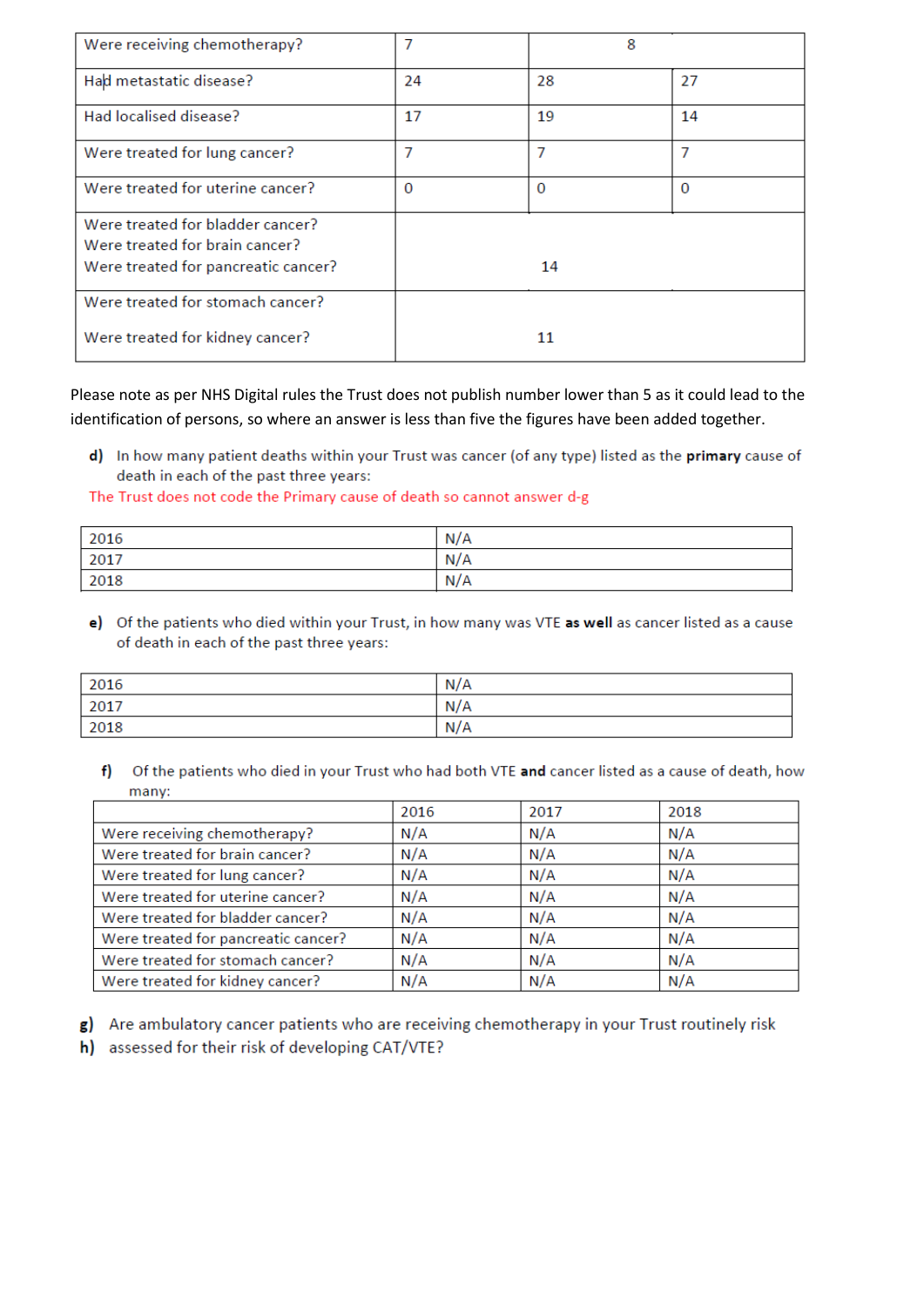| Yes |  |
|-----|--|
| No  |  |

# Majority of patients are not risk assessed however some small specific groups are

| Low-molecular-weight heparin (LMWH) | N |
|-------------------------------------|---|
| Direct Oral AntiCoagulants (DOAC)   |   |
| Aspirin                             |   |
| Warfarin                            |   |
| Other                               |   |
| None                                |   |
|                                     |   |

### **QUESTION SIX - PATIENT INFORMATION**

The NICE Quality Standard on VTE Prevention stipulates that patients/carers should be offered verbal and written information on VTE prevention as part of the admission as well as the discharge processes.

a) What steps does your Trust take to ensure patients are adequately informed about VTE prevention? (Tick each box that applies)

| Distribution of own patient information leaflet                                                                                                                                                                          |  |
|--------------------------------------------------------------------------------------------------------------------------------------------------------------------------------------------------------------------------|--|
| Distribution of patient information leaflet produced by an external<br>organisation<br>If yes, please specify which organisation(s):<br>RCOG Reducing the risk of venous thromboembolism in pregnancy<br>and after birth |  |
| Documented patient discussion with healthcare professional                                                                                                                                                               |  |
| Information provided in other format (please specify)                                                                                                                                                                    |  |

b) If your Trust provides written information on VTE prevention, does it provide information in languages other than English? (Tick each box that applies)